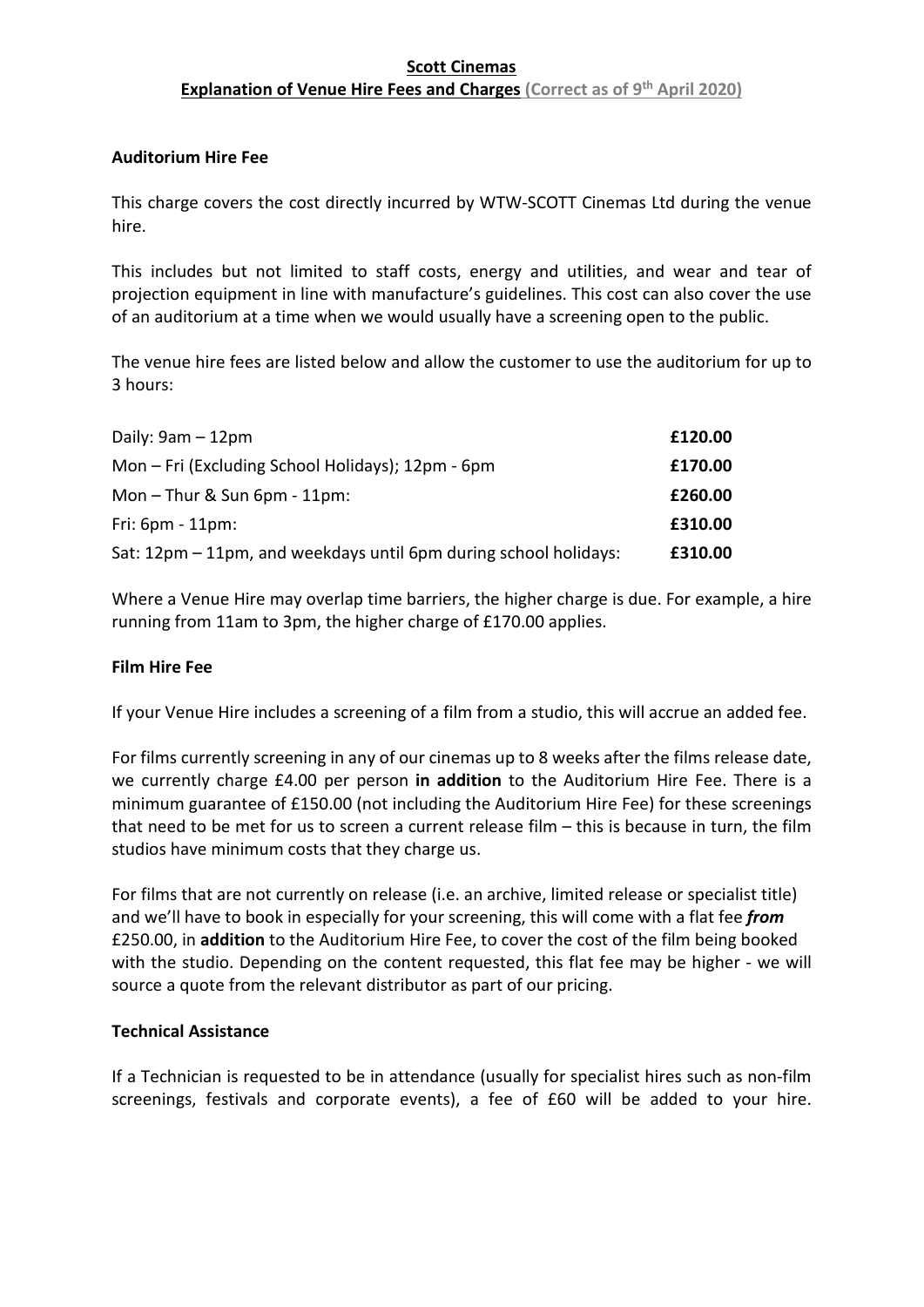## **Scott Cinemas Explanation of Venue Hire Fees and Charges (Correct as of 9<sup>th</sup> April 2020)**

## **Additional Premium or Food Charges**

This charge may include the use of the big screen which would accrue an extra charge of £50.00 to your screening. The large screens at each cinema are as follows:

- Barnstaple, Screen 1 & 4
- Bristol, Screen 1
- East Grinstead, Screen 1
- Exmouth, Screen 1
- Newton Abbot, Screen 1
- Sidmouth (fee payable during peak times only)

Any refreshments requirements as discussed between the client and the Venue Hire team.

All such charges will be made clear to the customer and agreed by both parties in advance.

# **Terms & Conditions**

All private hire bookings need to be cleared by WTW-SCOTT Cinemas Ltd Head Office – in this case both the film programming team. If speaking to a cinema manager directly, they will confirm all bookings with HO first.

For contractual reasons in relation to standard film screenings, we are under no obligation to accept all requests.

In all cases, a security deposit of £100.00 (paid by cash, cheque or credit/debit card) is required to be paid within 7 days of your screening being confirmed. Credit & Debit card payments must be made at the cinema the hire is arranged for. Cheque payments can be sent to WTW-SCOTT Cinemas Ltd, Market Street, Newton Abbot, Devon, TQ12 2RB along with a copy of your confirmation form.

If the event is cancelled by the client less than 7 days beforehand, the deposit will become non-refundable and non-transferable.

The remainder of the final price must be paid before the event, up to and including the start time. This amount can only be paid by cash or credit/debit card – this is because of the clearance time required for cheque payments.

If the outstanding balance is not paid prior to the start time, then the hire will not continue.

All Venue Hire parties are expected to abide by our standard Terms & Conditions of Ticket Purchase. A signature may be required by the client to demonstrate compliance with this aspect.

The British Board of Film Classification rating still applies for all attendees.